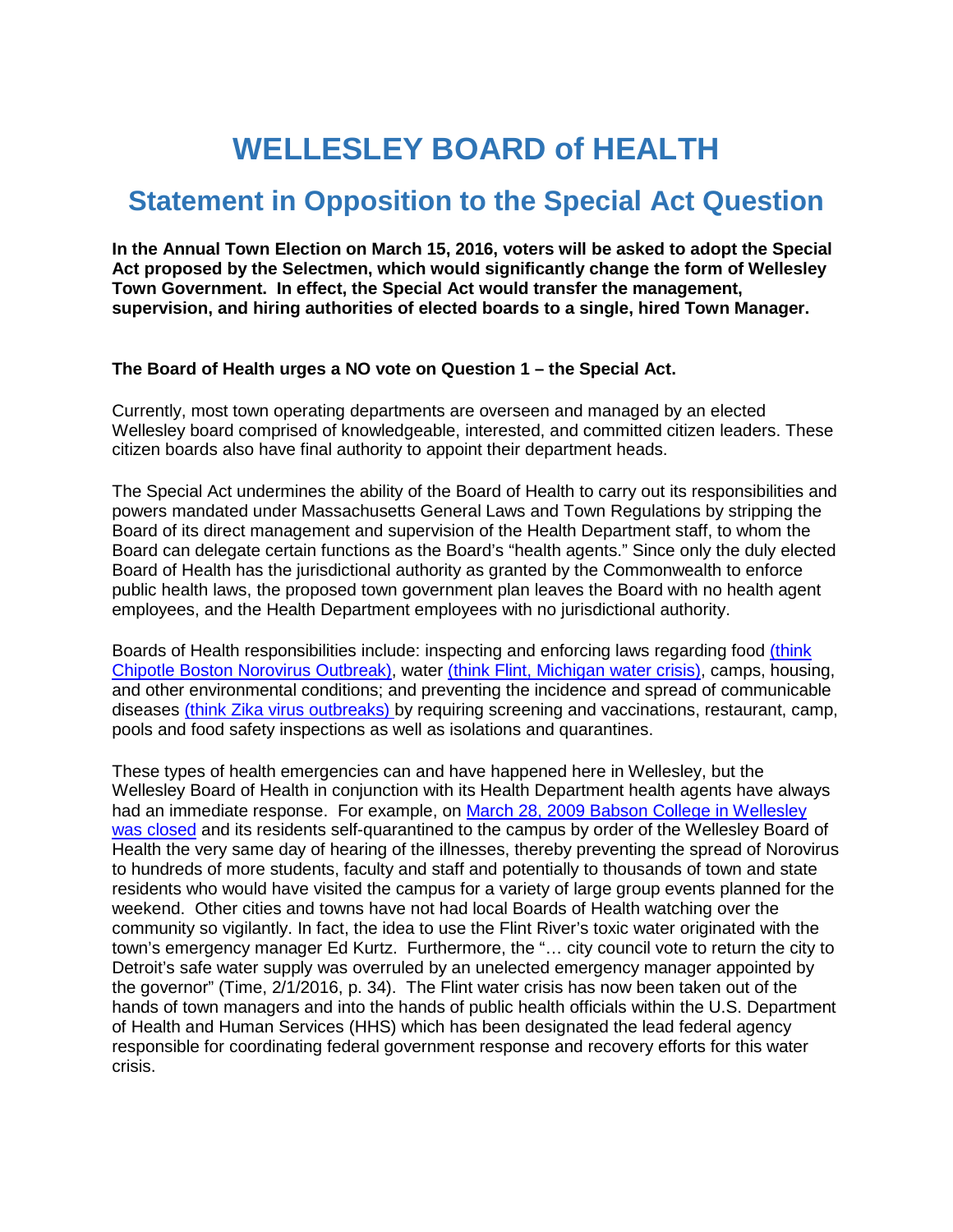The Board of Health is also charged with assessing the health care needs of Wellesley residents and then developing and implementing action plans to promote the health of all residents. Mental health services are one example of a Health Department priority.

While the Board of Health has joined with other Town elected boards in opposition to the Special Act, the Board of Health issues should be of particular concern to the citizens:

The question for the voters is: who do you want to be held accountable for:

- · promoting and protecting your health,
- ensuring the safety of the water and food you consume,

preventing and controlling communicable diseases, including newly emerging infectious diseases, and

assessing the community's health care needs and working toward meeting those needs, in collaboration with other town and community health agencies? …….your elected board of health, in concert with its appointed agent, the Health Director, or an appointed town manager, who has neither the public health expertise nor the explicit mandate to protect the public health, and would appoint the Health Director, and manage and supervise the Health Department.

THERE ARE AT LEAST 8 REASONS WHY VOTERS SHOULD VOTE "NO" at the Town Elections ON MARCH 15.

1. The elected Board of Health, not a town manager with competing administrative and bureaucratic pressures and who is not subject to Open Meeting Laws, is better suited to advocate for the health and well-being of Wellesley residents.

2. If a Town Manager appoints the Health Director, thus abrogating the authority of the Board of Health, the Town will be in conflict with Massachusetts General Laws.

3. In several neighboring towns with an elected board of health and a town manager, the charter of those towns, unlike the proposed Wellesley Special Act, prohibit the town manager from interfering with the powers vested in the board of health.

4. The Wellesley Board of Health would not be able to meet its responsibilities and exercise its authorities properly, without possible political interference or conflict of interest if there is a town manager between the Board and its Health Director.

5. As the Special Act proposes, a town manager would "appoint" the Health Director and would "manage and supervise" the Wellesley Health Department. Several recent documented cases in neighboring towns have demonstrated the inevitable clashes between elected Boards of Health and town manager because of a lack of clarity of the roles in management and supervision and because of differences in priorities.

6. A knowledgeable and experienced Board of Health, rather than a town manager, should be the entity responsible for overseeing and supporting the specialized, science-based and legally-based public health functions of the Health Department. A hired town manager with no